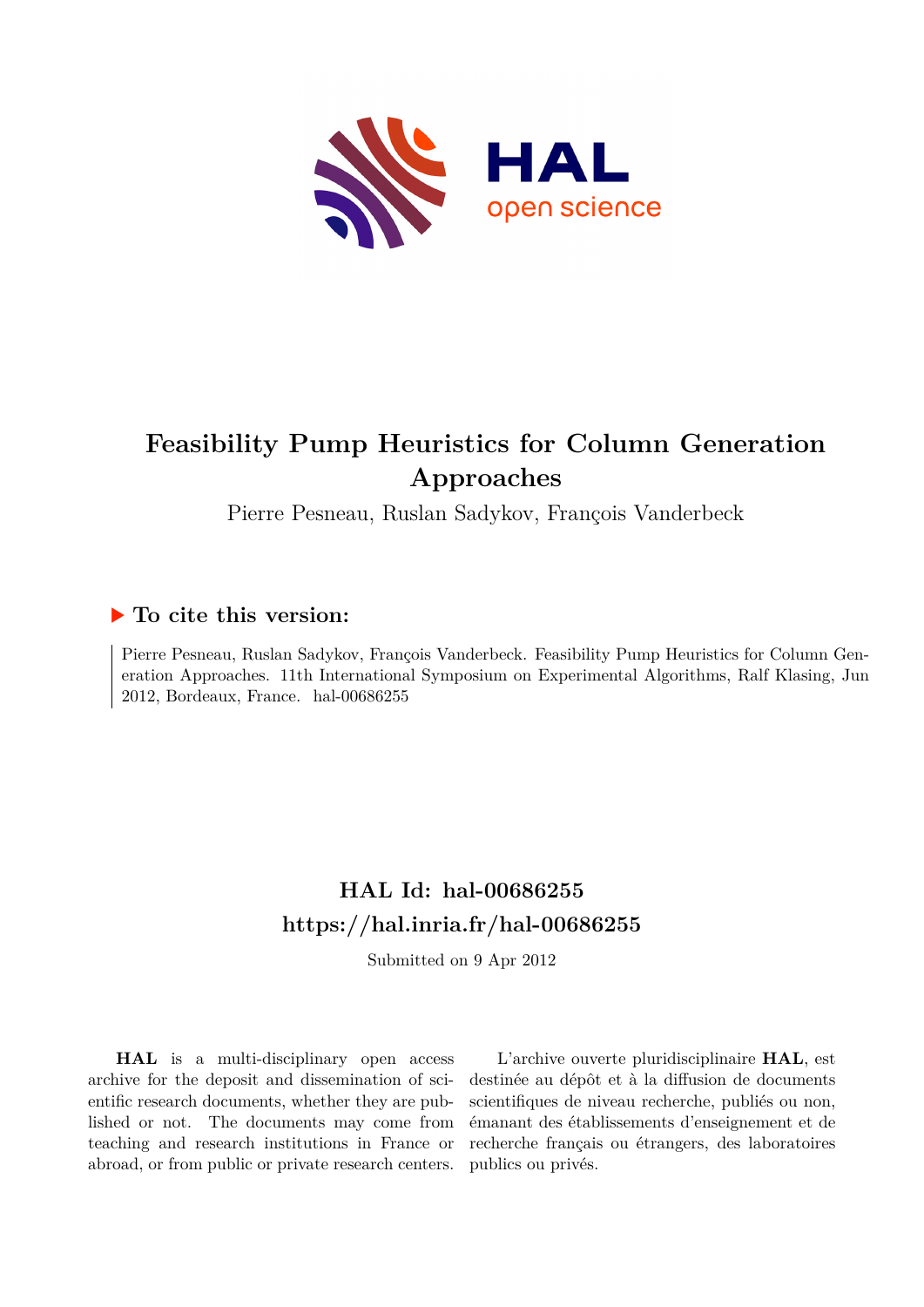## Feasibility Pump Heuristics for Column Generation Approaches

Pierre Pesneau, Ruslan Sadykov, and François Vanderbeck

Univ. of Bordeaux, INRIA team Realopt

Abstract. Primal heuristics have become an essential component in mixed integer programming (MIP). Generic heuristic paradigms of the literature remain to be extended to the context of a column generation solution approach. As the Dantzig-Wolfe reformulation is typically tighter than the original compact formulation, techniques based on rounding its linear programming solution have better chance to yield good primal solutions. However, the dynamic generation of variables requires specific adaptation of heuristic paradigms. We focus here on "feasibility pump" approaches. We show how such methods can be implemented in a context of dynamically defined variables, and we report on numerically testing "feasibility pump" for cutting stock and generalized assignment problems.

Keywords: Primal Heuristic, Dantzig-Wolfe Decomposition, Branchand-Price Algorithms

#### 1 Introduction

Heuristics are algorithms that attempt to derive "good" primal feasible solutions to a combinatorial optimization problem. They include constructive methods that build a solution and iterative improvement methods such as local search procedure that starts with an incumbent. The term "primal heuristic" generally refers to methods based on the tools of exact optimization, truncating an exact procedure or constructing solutions from the relaxation on which the exact approach relies: techniques range from greedy constructive procedures to rounding a solution of the linear programming (LP) relaxation, using the LP solution to define a target, or simply exploiting dual information to price choices. Today's MIP solvers rely heavily on generic primal heuristics: progress in primal heuristics is quoted as one of the main source of commercial solver performance enhancement in the last decade [6]. High quality primal values help pruning the enumeration by bound and by preprocessing (constraint propagation). They are also essential in tackling large scale real-life applications where the exact solver is given limited running time and a realistic ambition is to obtain good primal solutions.

Heuristics based on exact methods have found a new breath in the recent literature. The latest developments are reviewed in [5, 12]. Here we focus on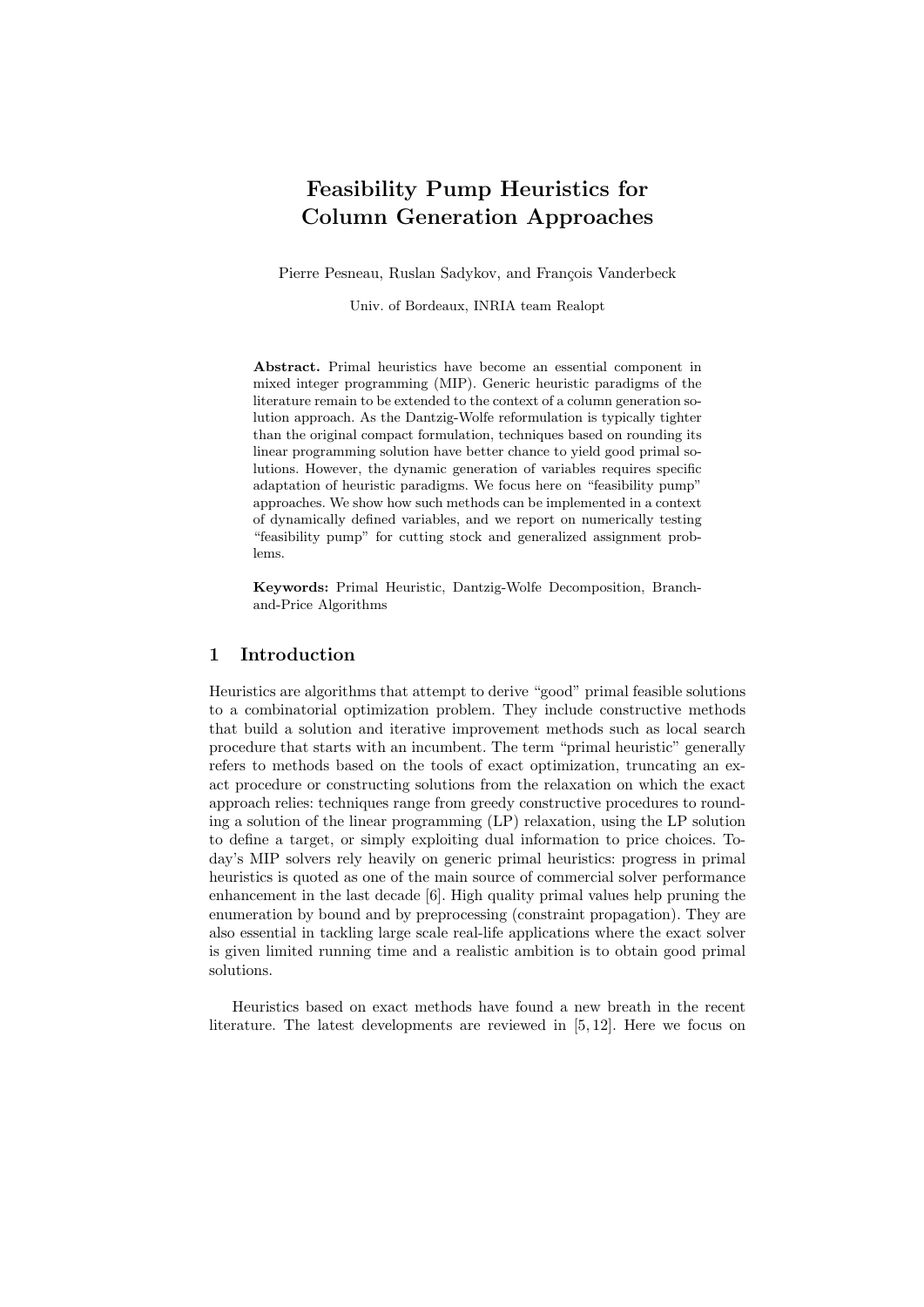#### 2 P. Pesneau, R. Sadykov, F. Vanderbeck

the so-called *feasibility pump algorithm*  $[1, 11]$ . The method entails rounding the solution of the Linear Programming (LP) relaxation to the closest integer. It might lead to an infeasible integer solution. But it defines a target for integer optimization, i.e., the LP is re-optimized with the objective of minimizing both the distance to that target and the original objective value. And the process iterates. Recently this paradigm has been extended from the context of binary integer programs to general integer programs [4, 13]. Our purpose is to examine possible extensions of feasibility pump to the case where one works with a column generation approach for the Dantzig-Wolfe reformulation of the problem.

The column generation literature reports many application specific studies where primal heuristics are a key to success: some heuristics have been implemented either by taking decision in the space of the original compact formulation (using a so-called robust approach), others involve decision directly in the space of the Dantzig-Wolfe reformulation. Here, we focus on the latter direct approach that fully exploits the specificity of Dantzig-Wolfe decomposition: the price coordination mechanism that brings a global view and the more aggregate decisions that enable rapid progress in building a primal solution (fixing variables of the Dantzig-Wolfe reformulation has a much stronger impact than when fixing variables of the original formulation). Our aim is to extract generic methods for use in branch-and-price algorithms.

Making heuristic decision on the variables of the Dantzig-Wolfe (DW) reformulation requires particular attention to derive heuristics that are "compatible" with the pricing problem solver as highligthed herein. Otherwise, it may impair the effectiveness of the column generation approach that relied on the existence of an efficient pricing oracle. Hence, the generic primal heuristic paradigm must be adapted if one works with the column generation formulation. Alternatively, if one makes heuristic decision on the variables of the original compact formulation, then the generic primal heuristics for mixed integer programming apply directly. However, projecting the master solution in the original variable space is not always straightforward. First, the projection is not defined in the common case of identical subsystems. Second, because a modified original formulation (as induced by the primal heuristic) calls for a modified DW reformulation with possibly the same issues as when implementing the heuristic in the DW reformulation.

The rest of the paper is organized as follows. In Section 2, we review standard primal heuristics techniques based on mathematical programming and more specifically the feasibility pump heuristic. We then discuss in Section 3 the specific difficulties in implementing primal heuristics in a column generation context and we propose a simple strategy to get around these technical issues. In Section 4, we develop a general purpose feasibility pump heuristic for use in a column generation approach. This generic method is evaluated experimentally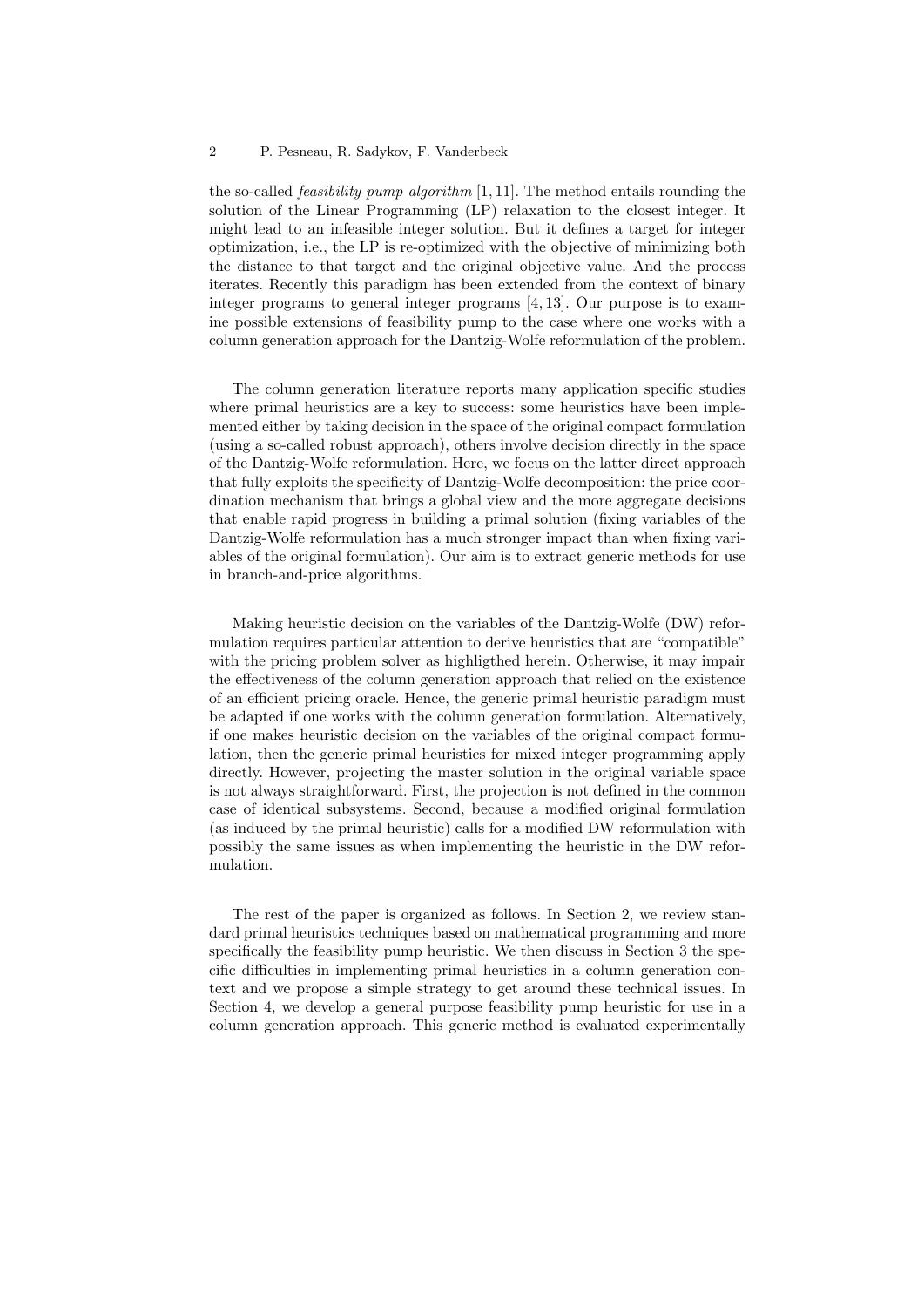as reported in Section 5. In our conclusion, we analyze the results and discuss further work.

#### 2 Primal heuristics for MIP and feasibility pump

Assume a bounded integer program with  $n$  variables:

$$
z := \min\{c \, x : A \, x \ge a, \ x \in I\!\!N^n\} .
$$

Let  $x^{LP}$  be a solution to its Linear Programming (LP) relaxation, and let  $z^{LP}$ be its value. A "rounding heuristic" consists in iteratively selecting a fractional component of  $x^{LP}$  that must take integer value and fix it to an integer value or simply reset the lower (resp. upper) bound on this component. The method is defined by a rule for selecting the component and its fixed value or bound (such as least fractional or guided search among the rules reviewed in [5]). "Diving heuristics" differ from simple rounding heuristics by the fact that the LP is reoptimized after bounding or fixing one (or several) variables. Diving can be seen as a heuristic search in a LP-based branch-and-bound tree: the search plunges depth into the enumeration tree by selecting a branch heuristically at each node.

The *feasibility pump* heuristic can be seen as specific iterative rounding procedure [1, 11]. It was originally developed for a binary integer program:

$$
\min\{c\,x : A\,x \ge a, \ x \in \{0,1\}^n\} .
$$

Feasibility pump entails exploring a sequence of trial solutions,  $\tilde{x}$ , obtained by rounding to the closed integer solution to the LP solution,  $x^{LP}$ , of a program with modified objective function. If the rounded trial integer solution is feasible the algorithm stops with this primal candidate. Otherwise, the rounded solution serves as a target to which one aims to minimize some distance measure. Assuming that the new objective function combines the original objective with the  $L_1$  norm to the target solution, the modified problem takes the form:

$$
\min\{cx + \epsilon(\sum_{j \in J^0} x_j + \sum_{j \in J^1} (1 - x_j)) : Ax \ge a, \ x \in [0, 1]^n\}.
$$
 (1)

The index sets  $J^0 \subset J$  and  $J^1 \subset J$  form a partition of  $J = \{1, \ldots, n\}$ . They define respectively the components that take value 0 or 1 in the previous trial integer solution,  $\tilde{x}$ , obtained through rounding the LP solution of (1). Parameter  $\epsilon$  controls the impact of the cost modifications relative to the original objective. Extending feasibility pump to a general integer program requires an adapted distance measure [4, 13]. Assuming bounded integer variables  $x_i \in \mathbb{N}$ , with  $l_j \leq x_j \leq u_j, \ j \in J$ , the modified problem could take the form:

$$
\min\{cx + \epsilon \left( \sum_{j:\tilde{x}_j=l_j} (x_j - l_j) + \sum_{j:\tilde{x}_j=u_j} (u_j - x_j) + \sum_{j:l_j<\tilde{x}_j  

$$
d_j - \tilde{x}_j \le x_j \le d_j + \tilde{x}_j \ \forall j, \ x \in \mathbb{R}^n \ \}(3)
$$
$$

where (3) are additional constraints needed to define auxiliary variables  $d_j$ .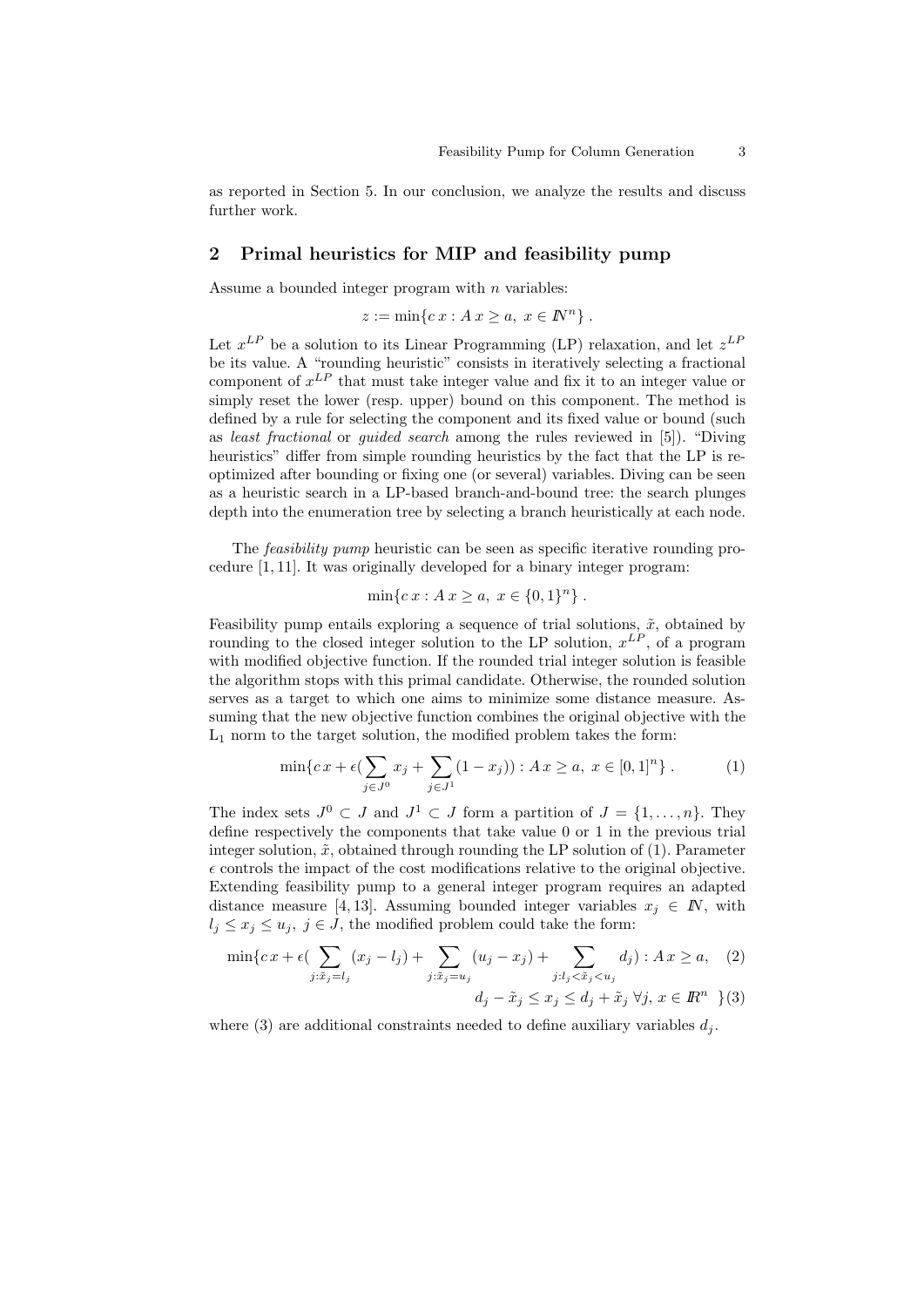#### 3 Primal heuristics combined with column generation

In the context of a column generation approach, we assume a mixed integer program with decomposable structure (a subset of constraints is assumed to have a *block diagonal* structure):

$$
[P] \quad \min\{cx : Ay \ge a, y = \sum_{k} x^{k}, \underbrace{B^{k}x^{k} \ge b^{k} \,\forall k, \, x^{k} \in \mathbb{N}^{n}}_{x^{k} \in X^{k}}\} \tag{4}
$$

where  $Ay \geq a$  represent "complicating constraints", while optimization over subsystems  $X^k$  defined by subsystem  $B^k x^k \geq b^k$  is "relatively easy" (i.e., optimization over  $X^k$  is assumed to be tractable). In the sequel, to simplify the presentation, subsystems  $X^k$  are assumed to be bounded pure integer programs and  $G^k$  is an enumeration of the feasible solutions to  $X^k$ , i.e.,  $X^k = \{x^g\}_{g \in G^k}$ . The structure of  $[P]$  can be exploited to reformulate it as the master program:

$$
\min\{\sum_{k,g\in G^k} (cx^g)\lambda_g^k : \sum_{k,g\in G^k} (Ax^g)\lambda_g^k \ge a; \sum_{g\in G^k} \lambda_g^k = 1 \,\forall k; \,\lambda_g^k \in \{0,1\} \,\forall g, k\}.
$$
\n
$$
(5)
$$

When each block is identical, as is the case in many applications, let  $Bx \geq b$ be the constraint set defining one block subsystem  $X^k = X = \{Bx \geq b, x \in$  $\mathbb{N}^n$   $\forall k$ , and the master takes the form:

$$
[M] \equiv \min \{ \sum_{g \in G} (cx^g) \lambda_g : \sum_{g \in G} (Ax^g) \lambda_g \ge a; \sum_{g \in G} \lambda_g = K; \lambda_g \in I \quad \forall g \}
$$
 (6)

where  $\lambda_g = \sum_k \lambda_g^k$ , G is the set of *generators* of X, and K is the number of identical blocks. In the sequel, we assume identical subproblems and hence master formulation (6) unless specified otherwise. The master program  $[M]$  is solved by Branch-and-Price: at each node of the Branch-and-Bound tree the linear relaxation of  $[M]$  is solved by column generation. The reduced cost of a column  $g \in G$  takes the form  $(c - \pi A)x^g - \sigma$ , where  $(\pi, \sigma)$  are the dual solution associated with constraints  $Ax \ge a$  in [M] and  $\sum_{g \in G} \lambda_g = K$  respectively. Thus, the pricing problem is of the form:  $\min\{(c - \pi A)^{\checkmark} : Bx \geq b, x \in \mathbb{N}^n\}.$ 

The most commonly used generic primal heuristic in this column generation context is the so-called restricted master heuristic. The column generation formulation is restricted to a subset of generators  $\overline{G}$  and associated variables, and it is solved as a static IP. The main drawback of this approach is that the resulting restricted master integer problem is often infeasible (the columns of  $\overline{G}$  – typically defined by the LP solution – may not be combined to an integer solution). In an application specific context, an ad-hoc recourse can be designed to "repair" infeasibility. Such implementation has been developed for network design [8], vehicle routing [2, 9, 20] and delivery [19] problems. Alternatively, one can use the master LP solution as a base for column selection giving rise to a rounding heuristics. Such heuristics (sometimes coupled with local search) have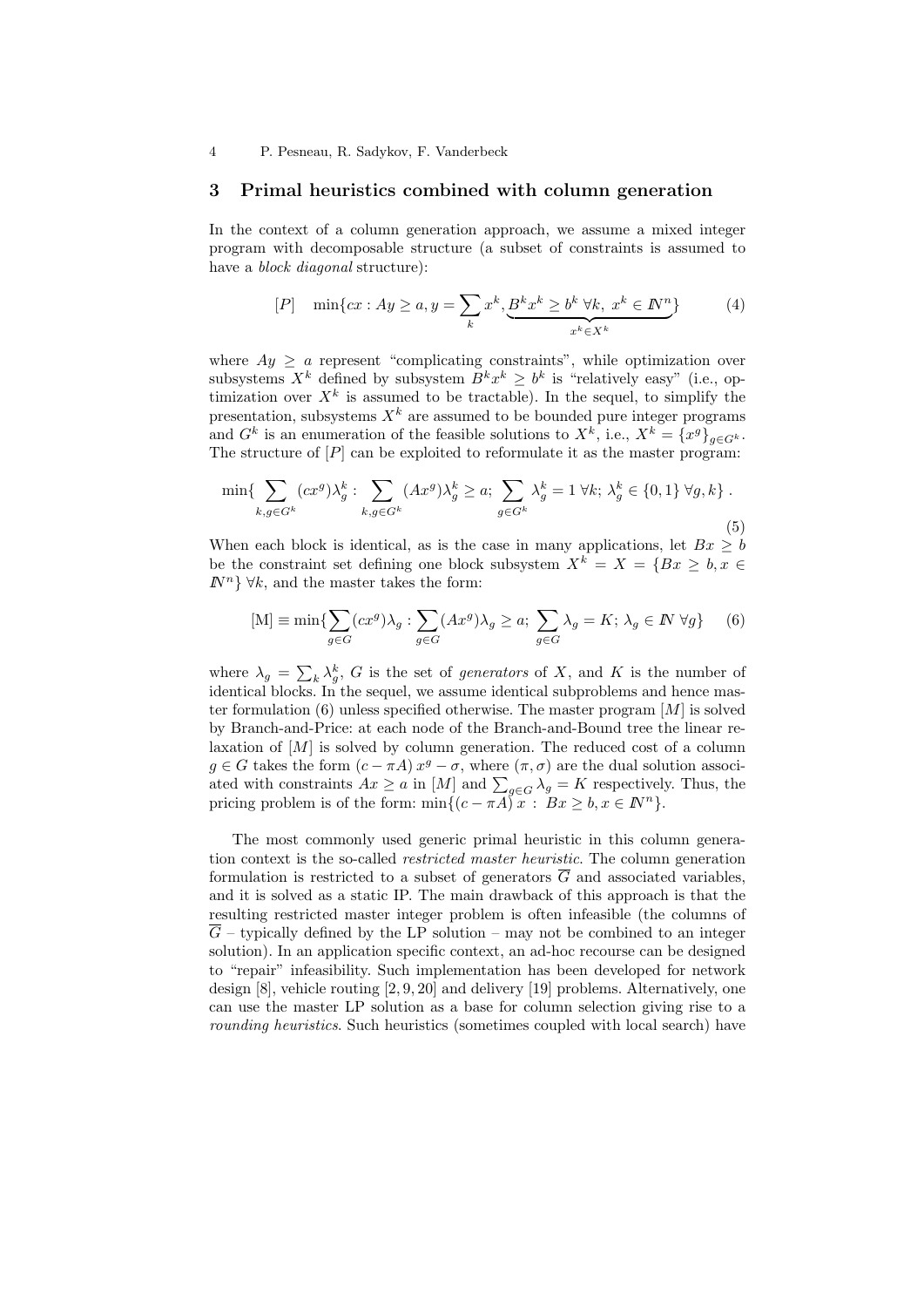been successfully applied [3, 7, 10, 15] (on cutting stock, planning, and vehicle routing problems). However, reaching feasibility remains a difficult issue that is often handled in an application specific manner. Diving heuristics are generic ways of 'repairing" infeasibility as we highlight it in [14].

Deriving primal heuristics based on rounding the Dantzig-Wolfe reformulation LP solution raises some difficulties. Bounding a master variable or modifying its cost can be incompatible with the column generation approach in the sense that it can induce modifications to the subproblem that are not amenable to the pricing oracle. Depending on the application, the oracle may or may not still be applicable after some modifications to the problem structure. In the context of this paper, our aim is to derive a generic algorithm that applies without any required modifications to the pricing subproblem formulation. To achieve this goal, we restrict our problem modifications to operations that are easy-to-implement in the master and do not induce subproblem modifications: namely master variable lower bound setting and cost reduction.

Indeed, setting an upper bound on an existing column, i.e., enforcing  $\lambda_a \leq u_a$ , or a slightly more general constraint of the form (3) in the master, yields an associated dual variable that must be accounted for in pricing (by modeling an extra  $\cos t$  for a specific solution  $x^g$ ). Alternatively, one must restrict the pricing problem to avoid regenerating  $x^g$ ; indeed, if  $\lambda_g \leq u_g$  is ignored, the column  $x^g$  might otherwise be wrongly regenerated as the best price solution. Both approaches induce significant modifications to the pricing procedure. However, setting a lower bound on an existing column of the form  $\lambda_q \geq l_q$  is trivial: this constraint can safely be ignored when pricing. Indeed, ignoring the dual price "reward" for generating this column, means that the pricing oracle overestimates its reduced cost and might not generate it; but the column needs not be generated since it is already in the master. Similarly, we cannot increase the cost  $c_q$  of a variable  $\lambda_q$ beyond its true cost, because then  $\lambda_g$  will price out negatively according to the original pricing oracle, and hence it can be regenerated as the best subproblem solution, unless we modify the pricing problem to avoid this. On the other hand, decreasing the cost  $c_q$  of a variable  $\lambda_q$  is amenable to the unmodified column generation scheme, as the pricing oracle shall simply overestimate the reduced cost of such already included column.

An alternative approach is to perform the feasibility pump problem modifications in the space of the original formulation (4). Having solved the LP relaxation of (5), one can project its solution in the original space, defining

$$
x^k = \sum_{g \in G^k} x^g \lambda_g^k \,, \tag{7}
$$

and apply the primal heuristic procedures of Section 2 on this projected solution. There remains a key issue however. The projection is not uniquely defined in the case where there are  $K$  identical subproblems. Then, the LP solution of the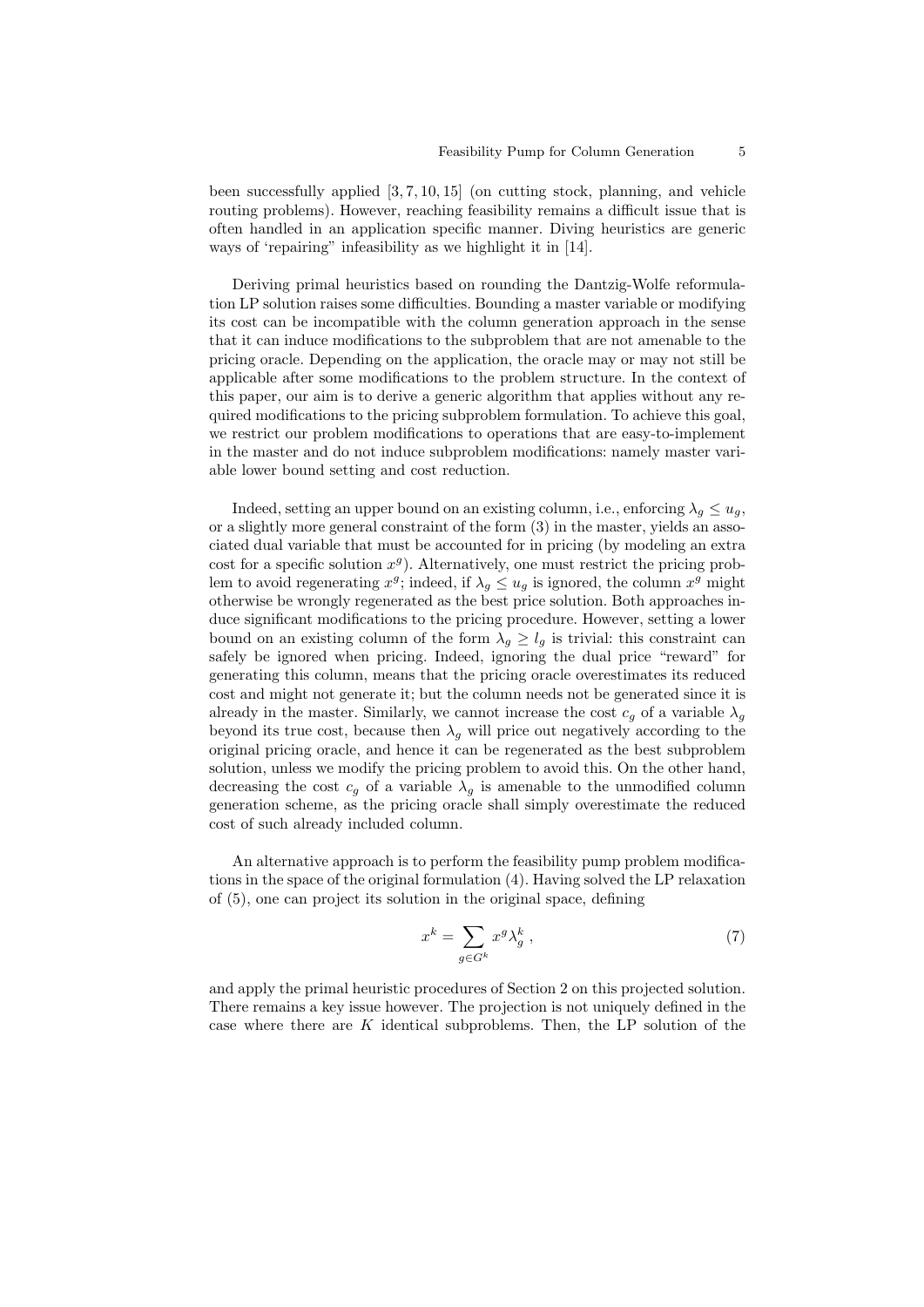aggregate master (6) can be disaggregated using for instance:

$$
\lambda_g^k = \min\{1, \lambda_g - \sum_{\kappa=1}^{k-1} \lambda_g^k, (k - \sum_{\gamma \prec g} \lambda_\gamma)^+\} \quad \forall k = 1, \dots, K, g \in G, \tag{8}
$$

where  $\prec$  defines a lexicographic ordering of columns  $g \in G$  (see [23] for details). With such disaggregated  $\lambda_g^k$  values, one can use projection (7), but the reverse relation cannot be properly enforced, i.e., a restriction on  $x_j^k$  variables cannot be modeled in (6).

It is also important to observe that acting on the variables of the original formulation is a completely different decision space than acting on the DW reformulation variables. In particular, variable bounding or cost modification decisions have a more macroscopic effect when done in the DW reformulation. This can be both an advantage (faster progress to a integer solution) and a drawback (of quickly painting yourself in a corner). This study focus on primal heuristics for the DW reformulation because in many applications making more aggregate fixing is more an advantage than a drawback and secondly because that is where the need for innovation lies (primal heuristics in the original formulation can implemented as defined in the standard paradigm for MIPs).

From the above discussion, we conclude that to implement the feasibility pump paradigm, we shall restrict the method to using lower bound setting and cost reduction. Our algorithm shall combine rounding and diving paradigm: defining lower bound on master variables is implemented by defining a partial solution. Indeed, rounding down variable  $\lambda_q$  amounts to taking  $|\lambda_q|$  copies of this column in the partial solution. The residual master problem that remains once the partial solution, denoted  $\lambda$ , is extracted takes the form:

$$
[RM] \equiv \min\{\sum_{g \in G} (cx^g) \lambda_g : \sum_{g \in G} (Ax^g) \lambda_g \ge \tilde{a}; \sum_{g \in G} \lambda_g = \tilde{K}; \lambda_g \in N \quad \forall g\} \quad (9)
$$

where  $\tilde{a} = a - \sum_{g} (Ax^g) \tilde{\lambda}_g$  and  $\tilde{K} = K - \sum_{g} \tilde{\lambda}_g$ . The columns that are part of the partial solution remain in the residual problem for further selection if suitable. Thus, the master variable lower bounds are implemented implicitly by the definition of the partial solution.

A key feature in this primal heuristic is preprocessing: it is important to "cleanup" the residual problem after fixing a partial solution, deleting all columns that could not be part of an integer solution to the residual problem (and hence would lead to infeasibility if selected). Thus, preprocessing helps to avoid the primal heuristic dead-ending with a unfeasible solution. In this context, so-called "proper columns" are columns that could take integer value in an optimal solution to the residual master problem [22]. If the oracle assumes a bounded subproblem, one can tighten lower and upper bounds on subproblem variables to generate proper columns. In that case, we refine the bounds on subproblem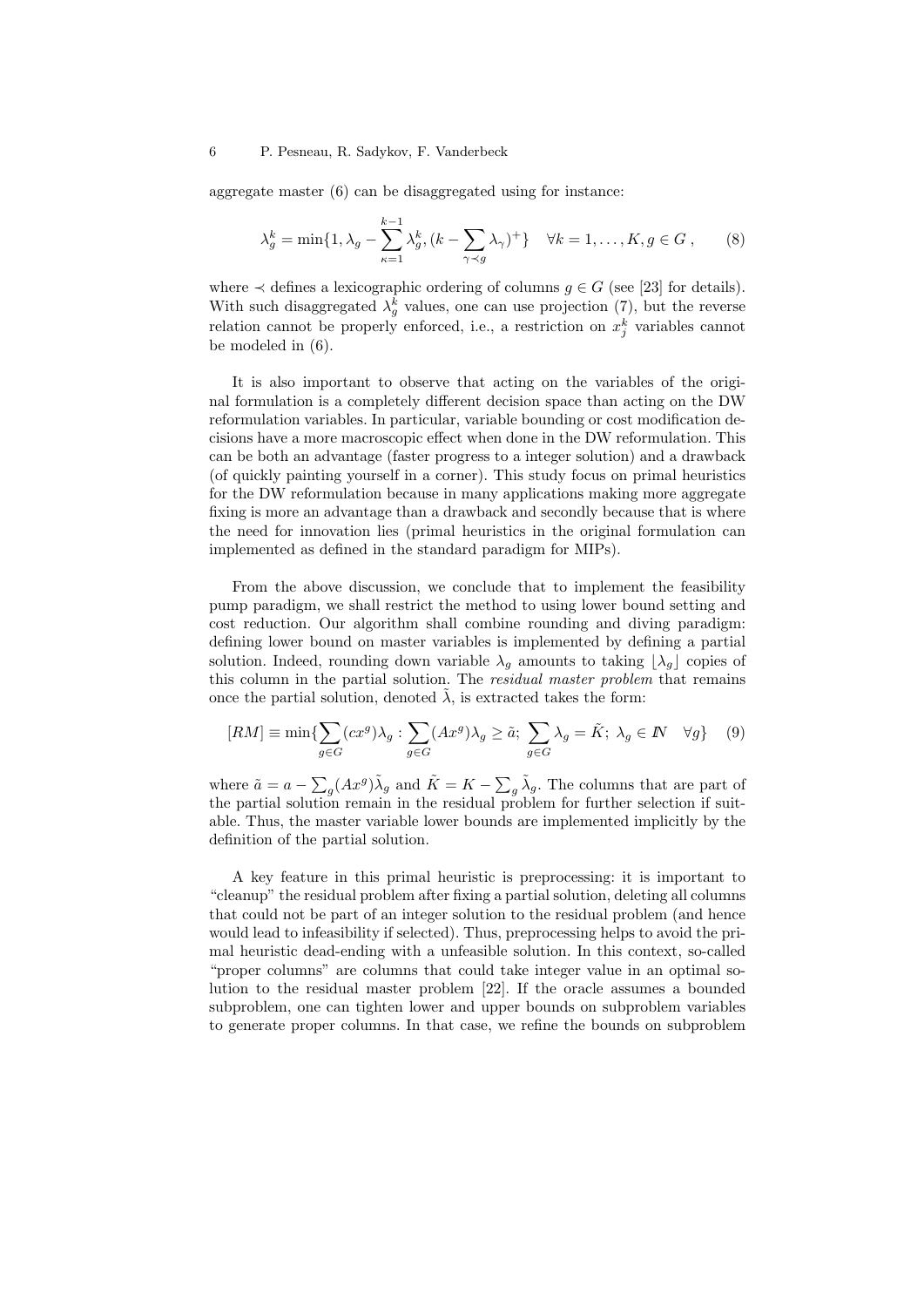variables by constraint propagation after fixing a partial master solution.

Observe that, as the residual master problem (9) that remains after a rounding operation might be modified by preprocessing, its re-optimization might not necessarily be trivial and it can lead to generating new columns. This mechanism yields the "missing" complementary columns to build feasible solutions. If the residual master is however infeasible for a given partial solution, re-optimization can be a way to prove it early through a Simplex phase 1 and/or preprocessing. Re-optimization of the master LP after fixing, however important feature for the success of the approach, can be time consuming. Tuning the level of approximation in this re-optimization allows one to control the computational effort.

#### 4 A Generic Feasibility-Pump Algorithm

In Table 1, we propose a generic heuristic for use in a column generation context that exploits the main ideas of the feasibility pump paradigm. A target solution  $\lambda$  is defined by rounding each component of the LP solution of the master (6) to the closest integer. If  $\tilde{\lambda}$  defines a feasible solution to (6), we stop. Otherwise we use it as a target point. To induce a new master LP solution "closer" to target solution  $\lambda$ , we decrease the cost of columns that were rounded-up to define  $\lambda$ and increase the cost of those that were rounded down. However, we do not increase column costs beyond their original value; otherwise, this would induce the regeneration of the same column at its initial cost. The two cost modification factor functions that we considered are presented in Figure 1. The first one is a direct adaptation of the cost modification arising in (1). The second is a complementary variant that aims at stabilizing the part of the solution that is currently integer, using the cost modification to make the current integer solution even more attractive.

At iteration t, the modified master program becomes:

$$
[M^t] \equiv \min\{\sum_{g \in G^t} c_g^t \lambda_g : \sum_{g \in G^t} (Ax^g) \lambda_g \ge a^t; \sum_{g \in G^t} \lambda_g = K^t; \lambda_g \in \mathbb{N} \quad \forall g \in G^t\}
$$
\n(10)

where  $G^t$ ,  $a^t$ ,  $K^t$ , and  $c_g^t$  are updated in the course of the algorithm. Initially,  $G<sup>0</sup>$  is the set of columns generated in the course of solving the linear relaxation of the master program, [M] given in (6), by column generation,  $a^0 = a, K^0 = K$ , and  $c_g^0 = cx^g$  for all  $g \in G^0$ . Then, at iteration t, we compute the LP solution  $\lambda^t$ to (10), and its rounded value  $\tilde{\lambda}$ . If the later is not feasible for (6), we iterate the feasibility pump procedure. In our implementation, we define an initial partial solution by rounding down the LP solution to the master (6) before going into the feasibility pump heuristic (see *Step 2* in Table 1). In this way, our residual master program is close to a 0 - 1 problem and we omit the subtleties required to handle general integer problems. Finally, observe that the algorithm cycles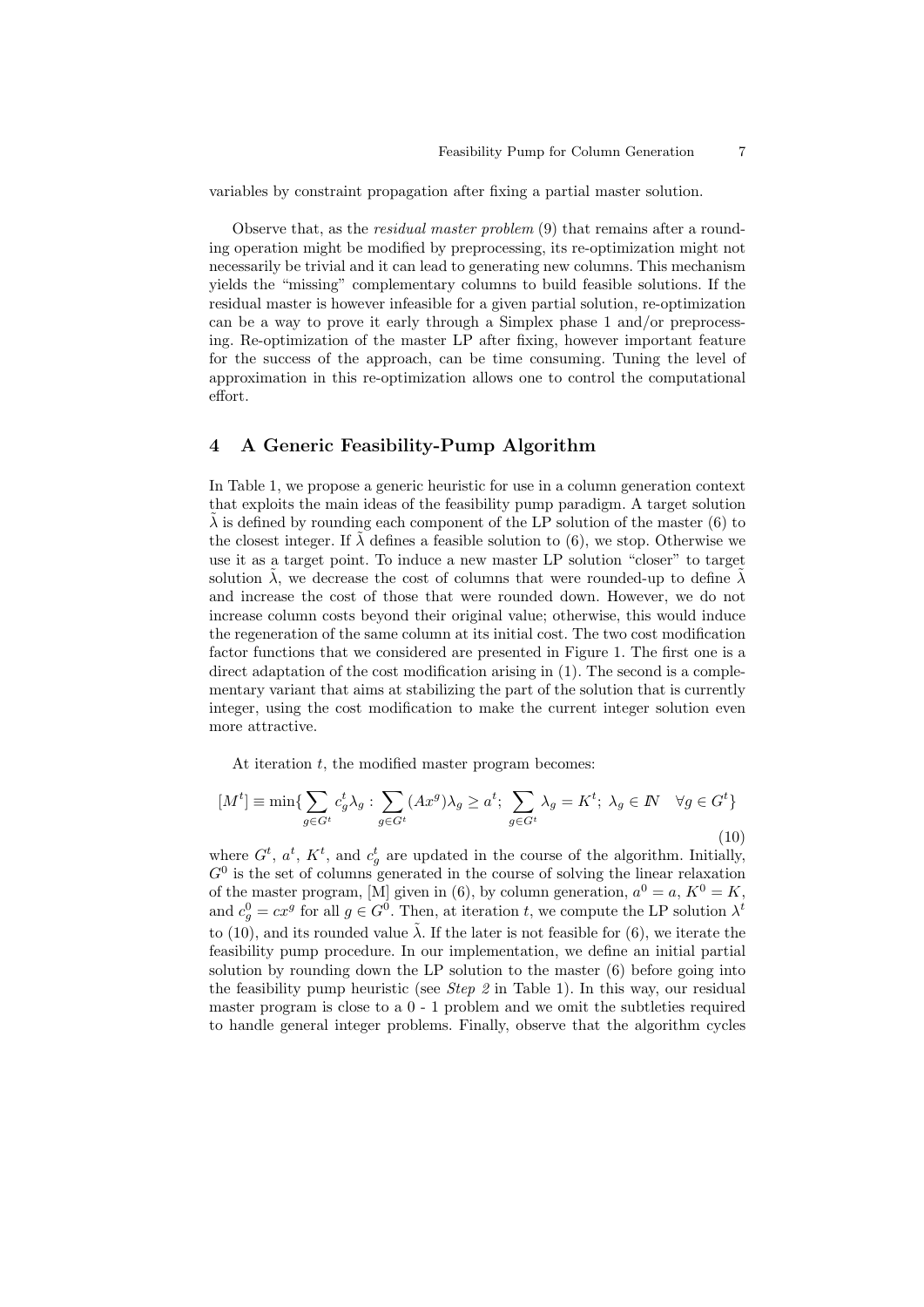Fig. 1: Two cost modification factor functions of the form  $f(\lambda, \alpha)$  where  $\lambda \in [0, 1]$ is the factional part of a column value in the master LP solution and  $\alpha \in (0,1)$ is a fractionality threshold parameter.



with the same master LP solution if no columns are rounded up in the target solution and hence no column cost are decreased. To avoid this situation, we then decrease the fractionality threshold parameter (see Step 5 in Table 1), unless all fractional columns have the same fractionality. In the later case, we arbitrarily fix a column to its rounded up value to induce a diversification.

#### 5 Computational results

We built the above feasibility pump heuristic into  $BaPCod [21]$ , a generic Branchand-Price Code that we developed. We tested these procedures on standard models: the Cutting Stock Problem (CSP) and the Generalized Assignment Problem (GAP). For each model, we present average computational results on random instances similar to those of the literature. We tried both cost modification factor functions presented in Figure 1. In the numerical result tables, column "found" gives the fraction of instances for which the feasibility pump heuristic found a feasible primal solution. Tables report either the number of instances solved to optimality or the "gap" computed as the difference between the solution found and the column generation lower bound in per cent from the latter. This statistic is the average among instances for which a feasible solution has been found. Column "time" gives the average heuristic execution time in seconds over all instances, including those for which the heuristic fails to find a primal solution (those require typically larger computing time). For comparison, we present the performance of the diving heuristic presented in [14]: after fixing the lower integer part of the master solution, this heuristic rounds one column value selected according to the least fractional criteria, re-optimize the residual master, and reiterates until either finding a feasible solution or reaching infeasibility.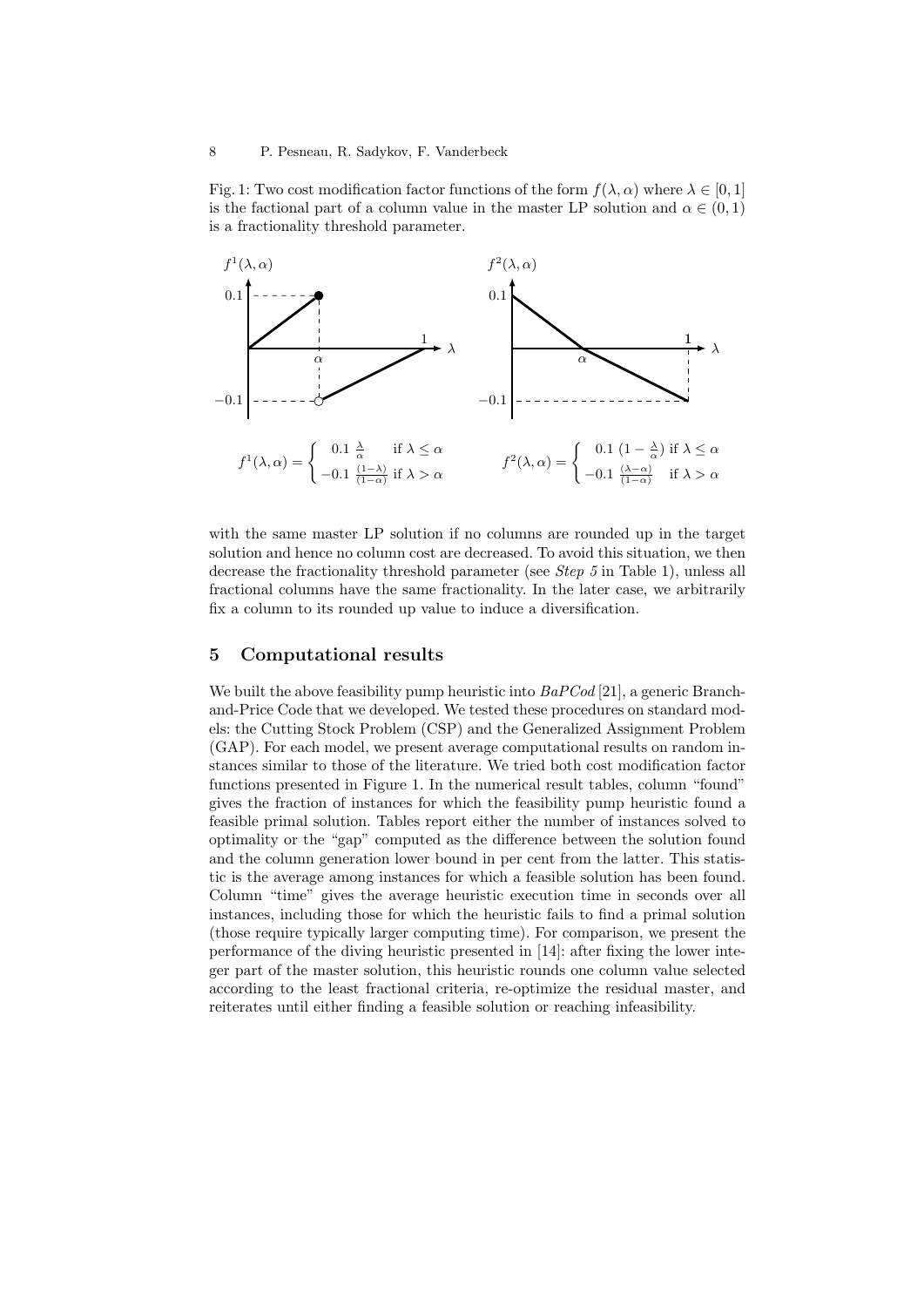Table 1: Feasibility Pump heuristic. Let  $G<sup>f</sup>$  denote the current set of fractional value columns, i.e.,  $G^f = \{g \in G^t : \lfloor \lambda_g^t \rfloor < \lambda_g^t < \lceil \lambda_g^t \rceil\}$ , while  $\tilde{\lambda}_g$  denotes the rounded value of  $\lambda_g^t$ , which can be obtained by rounded up or down the current LP value.  $\hat{\lambda}$  denotes the current partial solution, while  $f(.)$  is one of the function of Figure 1.

- Step 1: Solve the LP relaxation of the master (6) by column generation. Set the iteration counter  $t \leftarrow 0$ . Initialize the column set  $G^0$  to the columns generated in solving the master LP, the right-hand-sides to  $a^0 \leftarrow a$  and  $K^0 \leftarrow K$ . Let  $\lambda^0$  be the master LP solution. Initialize the master column current costs,  $c_g^0 \leftarrow c_g$ , and the current partial solution,  $\hat{\lambda}_g \leftarrow 0$ , for all  $g \in G^0$ . The fractionality threshold is initially set to  $\alpha \leftarrow 0.5$ .
- **Step 2:** Fix a partial IP solution:  $\hat{\lambda}_g \leftarrow \hat{\lambda}_g + \lfloor \lambda_g^t \rfloor$  for all  $g \in G^t$ . Reset  $\tilde{\lambda} \leftarrow 0$ ; then set  $\tilde{\lambda}_g \leftarrow \lfloor \lambda_g^t \rfloor$  and reset  $\lambda_g^t \leftarrow \lambda_g^t - \lfloor \lambda_g^t \rfloor$ .
- **Step 3:** Update the master constraint right-hand-sides:  $a^t \leftarrow a^t \sum_{g \in G^t} Ax^g \tilde{\lambda}_g, K^t \leftarrow$  $K^t - \sum_{g \in G^t} \tilde{\lambda}_g$ . Apply preprocessing to the master, deleting non-proper columns from  $G<sup>t</sup>$  and possibly update the pricing problems (possibly setting new bounds on subproblem variables in one aims to generate only proper columns). Using column generation, re-optimize the linear relaxation of the residual master program (10), possibly adding columns to  $G<sup>t</sup>$ . If residual master problem is shown infeasible through preprocessing or Phase 1 of the Simplex algorithm, STOP. Else, reset  $\lambda^t$ to the current master LP solution and update  $G^f$ .
- **Step 4:** Define the solution rounded to the closest integer: reset  $\tilde{\lambda} \leftarrow 0$ ; then set  $\tilde{\lambda}_g \leftarrow \lfloor \lambda_g^t \rfloor$  if  $\lambda_g^t \leq \alpha$  and  $\tilde{\lambda}_g = \lceil \lambda_g^t \rceil$  otherwise, for all  $g \in G^t$ .
- Step 5: If no columns were rounded up, try to reset the fractionality threshold  $\alpha$ . I.e., let  $\alpha_{\min} = \min_{g \in G} \{ \lambda_g^t - \lfloor \lambda_g^t \rfloor \}$  and  $\alpha_{\max} = \max_{g \in G} \{ \lambda_g^t - \lfloor \lambda_g^t \rfloor \}$ . If  $\alpha_{\min}$  $\alpha_{\text{max}}$ , decrease the fractionality threshold:  $\alpha \leftarrow \frac{\alpha_{\text{min}} + \alpha_{\text{max}}}{2}$  and return to step 4. Otherwise, if  $\alpha_{\min} = \alpha_{\max}$ , apply a diversification step by fixing a column from  $g \in G^f$  to value  $\tilde{\lambda}_g = \lceil \lambda_g^t \rceil$  and go-to Step 3.
- **Step 6:** If  $(\hat{\lambda} + \tilde{\lambda})$  defines a complete primal solution, i.e., is a feasible integer solution to (6), record this solution and STOP.
- **Step 7:** Define the updated column costs using rule:  $c_g^{t+1} \leftarrow c_g^t$  for  $g \in G^t \setminus G^f$  and

$$
c_g^{t+1} \leftarrow \min\{c_g, f(\lambda_g^t - \lfloor \lambda_g^t \rfloor, \alpha) c_g^t\} \quad \forall g \in G^f.
$$

**Step 8:** Let  $t \leftarrow t + 1$  and re-optimize the linear relaxation of the residual master program (10) with modified cost using column generation; record its solution  $\lambda^t$ and update  $G^f$ .

**Step 9:** If the maximum number,  $T$ , of feasibility pump iterations has been reached, go-to Step 2.

Step 10: Go-to Step 3.

The results for the Cutting Stock Problem (CSP) are given in Table 2 for instances with 50 and 100 items respectively. For the CSP, the master linear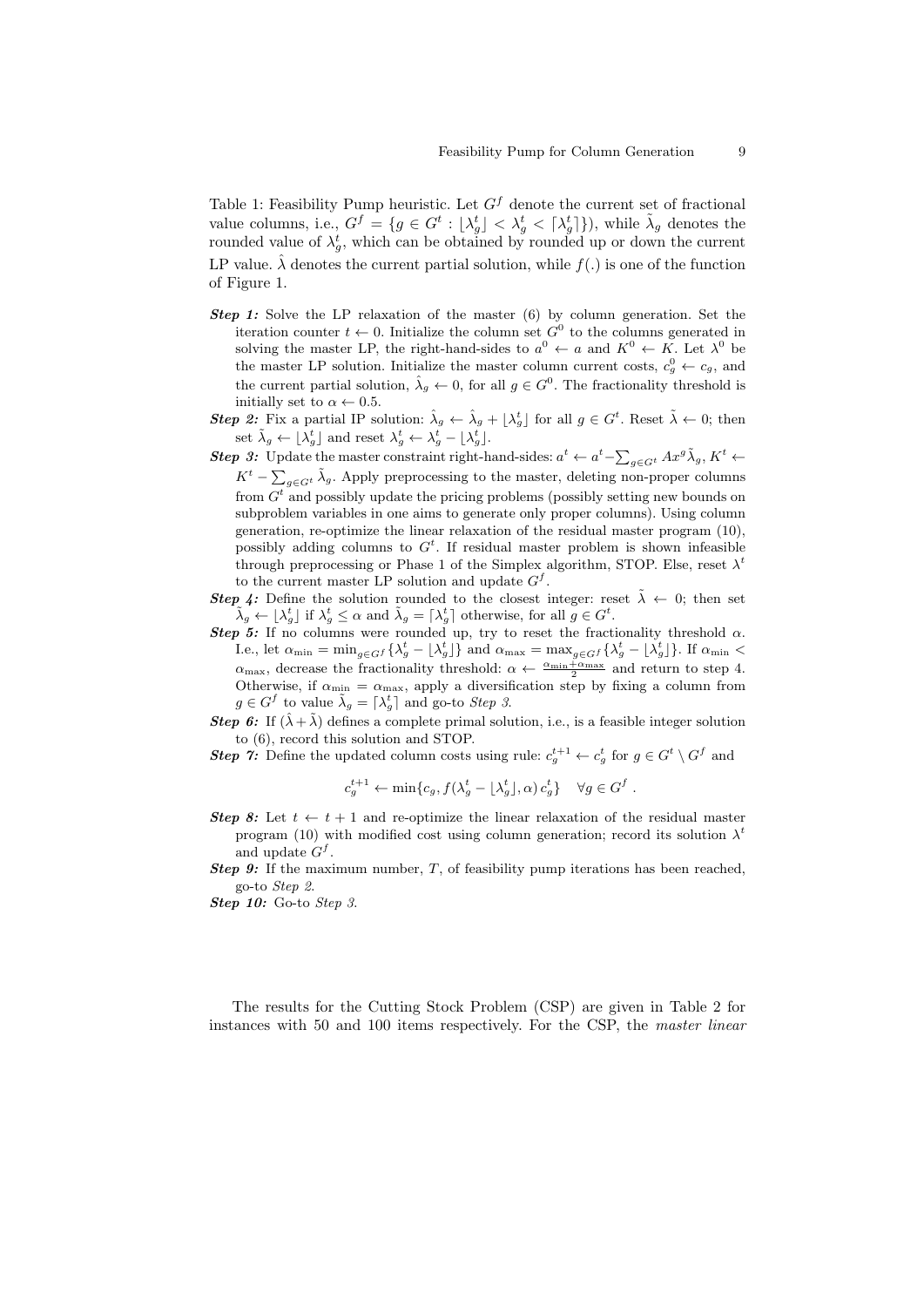10 P. Pesneau, R. Sadykov, F. Vanderbeck

program is:

$$
\min \left\{ \sum_{g \in G} \lambda_g : \sum_{g \in G} x_i^g \lambda_g \ge d_i \ \forall i; \quad \sum_{g \in G} \lambda_g \le K; \quad \lambda_g \ge 0 \ \forall g \right\} \tag{11}
$$

where  $G$  is the set of feasible solutions to the *pricing subproblem*:

$$
\max \left\{ \sum_{i} \pi_i x_i : \sum_{i} w_i x_i \le W, \quad x_i \in \mathbb{N}, \ i = 1, \dots, n \right\}
$$

We solve the latter using the integer knapsack solver of Pisinger [17]. Note that for this application, the residual master problem is always feasible as one can use as many patterns as needed. Fifty random instances are generated using uniform distributions:  $W = 10000, w_i \in U[500, 2500], d_i \in U[1, 50]$ . For these tests, the primal solution is always equal to the root dual bound or one unit above.

| $\overline{50/50}$ 45/50 0.05 6.14<br>50<br>50<br>50/50 41/50 0.09 4.82<br>$f^2$<br>50<br>50<br>Pure Div $50/50$ 43/50 0.07 1.17<br>50<br>50 |  |
|----------------------------------------------------------------------------------------------------------------------------------------------|--|
|                                                                                                                                              |  |
|                                                                                                                                              |  |
|                                                                                                                                              |  |
| $\frac{50}{50}$ 43/50 0.04 23.93<br>100<br>50                                                                                                |  |
| 50/50 40/50 0.05 17.98<br>$f^2$<br>100<br>50                                                                                                 |  |
| Pure Div 50/50 35/50 0.08 4.08<br>100<br>50                                                                                                  |  |

Table 2: Results for Cutting Stock instances.

In the Generalized Assignment Problem (GAP), one searches for a minimum cost assignment of a set of jobs indexed by j to a set of machines indexed by  $m$ with limited capacity. The master linear program is:

$$
\min \left\{ \sum_{m,g \in G^m} c_g \lambda_g : \sum_{m,g \in G^m} x_j^g \lambda_g = 1 \, \forall j \in J; \sum_{g \in G^m} \lambda_g \le 1 \, \forall m \in M; \ \lambda_g \ge 0 \, \forall g \right\},
$$

where  $G^m$  is the set of feasible assignments to machine m solving the  $0 - 1$ knapsack problem:

$$
\max \left\{ \sum_{j \in J} (\pi_j - c_j^m) x_j^m : \sum_{j \in J} p_{jm} x_j^m \le w_m; \quad x_j^m \in \{0, 1\} \, \forall j \in J \right\} .
$$

We solve the latter using the code of Pisinger [16]. Random instances were generated in the same way as the hard instances of type D in [18]. The results are shown in Table 3.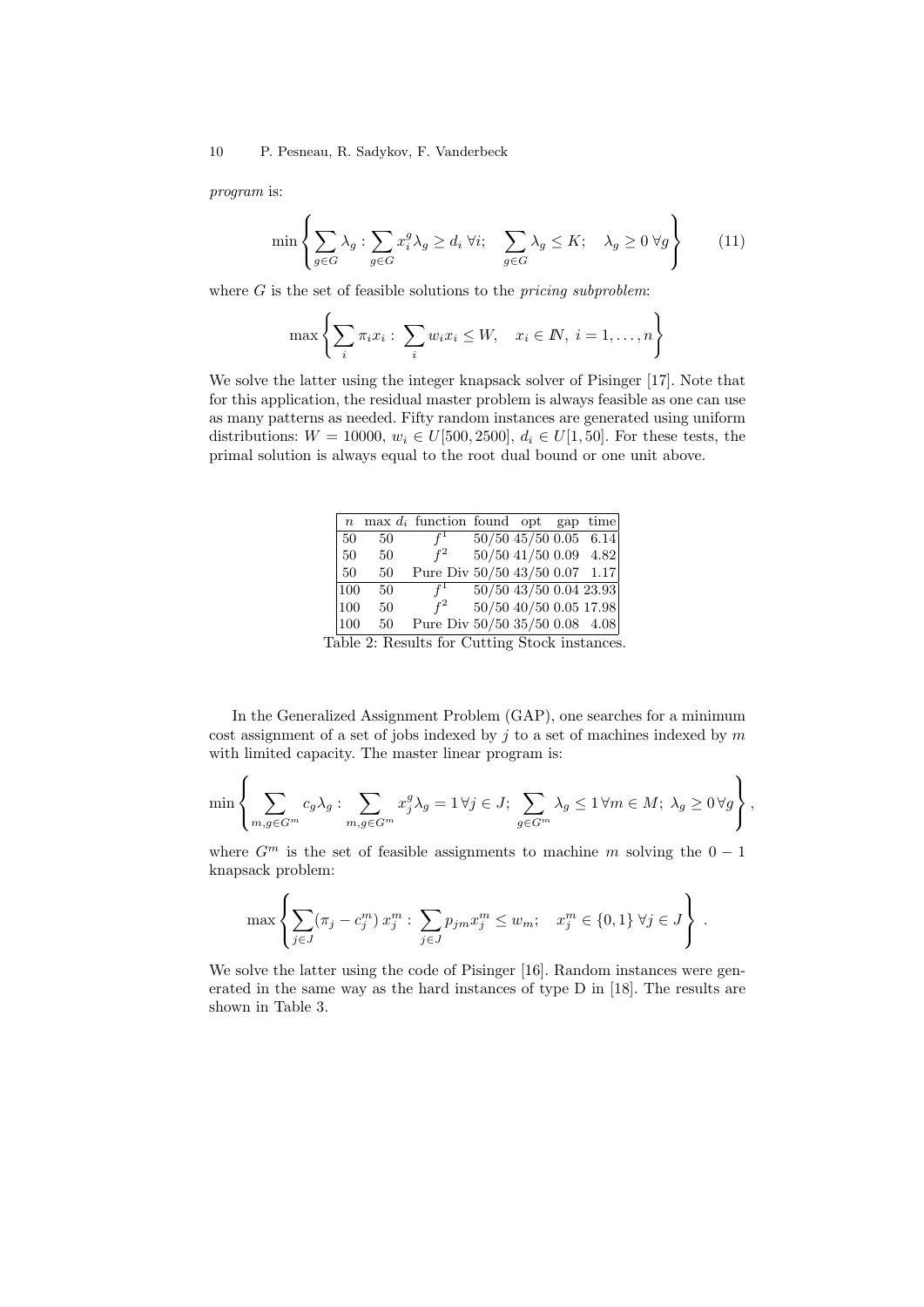|        | $m$ n function found gap time                                                    |                          |  |
|--------|----------------------------------------------------------------------------------|--------------------------|--|
|        | $\begin{vmatrix} 10 & 50 & \text{Pur Div. } 34/50 & 1.00\% & 0.37 \end{vmatrix}$ |                          |  |
|        | $ 10\; 50\; f^1$                                                                 | 36/50 0.98% 1.81         |  |
| 10 50  | $f^2$                                                                            | 48/50 1.14% 0.81         |  |
|        | 20 100 Pur Div. 35/50 0.65% 2.46                                                 |                          |  |
|        | $ 20\;100\;$ f <sup>1</sup>                                                      | $36/50$ $0.55\%$ $14.56$ |  |
| 20 100 | $f^2$                                                                            | 42/50 0.75% 5.92         |  |

Table 3: Average results for 50 instances of type D for the Generalized Assignment Problem.

#### 6 Conclusion

Our study demonstrates that the feasibility pump primal heuristics paradigm can be successfully extended to a column generation context. The key to such extension is to restrict problem modifications to those that are compatible with the column generation procedure: our implementation relies only on a cost reduction mechanism and implicitly on setting lower bound on master variables. As in the case for diving heuristics, the variable fixing done in our implementation of the feasibility pump heuristic can lead to a dead-end with an unfeasible residual master program. Compared to our previous experience using a pure diving heuristic, as reported in [14], our numerical preliminary experiment shows that feasibility pump leads to more feasible primal solutions and relatively good solutions. The diversification mechanisms that we experimented for diving heuristics in [14] (i.e., a limited backtracking when the heuristic dead-ends) could be adapted for feasibility pump. In future work, we also intend to test the approach on a larger scope of applications and to compare feasibility pump implementations in the master program, versus implementing cost modification in the space of the compact formulation, when this is feasible, i.e., in case such as the GAP where there are no multiple identical subproblems.

#### References

- 1. T. Achterberg and T. Berthold. Improving the feasibility pump. Discrete Optim., 4(1):77–86, 2007.
- 2. Y. Agarwal, K. Mathur, and H. M. Salkin. A set-partitioning-based exact algorithm for the vehicle routing problem. Networks, 19(7):731–749, 1989.
- 3. G. Belov and G. Scheithauer. A cutting plane algorithm for the one-dimensional cutting stock problem with multiple stock lengths. European J. Oper. Res., 141(2):274–294, 2002.
- 4. L. Bertacco, M. Fischetti, and A. Lodi. A feasibility pump heuristic for general mixed-integer problems. Discrete Optimization, 4(1):63 – 76, 2007.
- 5. T. Berthold. Primal Heuristics for Mixed Integer Programs. Master's thesis, Technische Universität Berlin, 2006.
- 6. B. Bixby. Presentation of the gurobi optimizer. Integer Programming Down Under: Theory, Algorithms and Applications, Workshop at Newcastle NSW, 2011.